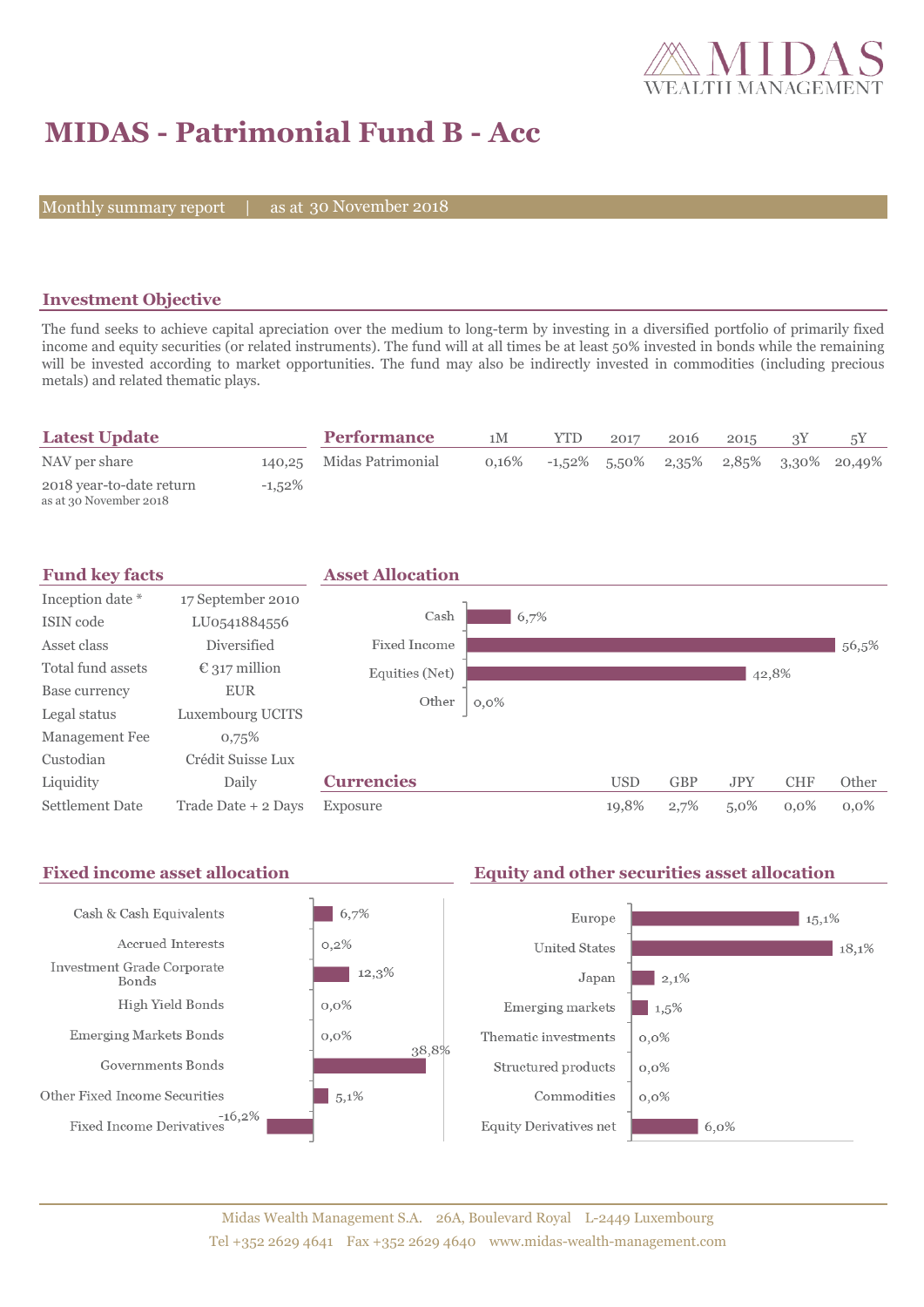

# **MIDAS - Patrimonial Fund B - Acc**

Monthly summary report | as at 30 November 2018

| Top 10 fixed income holdings          | <b>YTM</b> | Rating     | Weight  | <b>Fixed income rating breakdown</b> |
|---------------------------------------|------------|------------|---------|--------------------------------------|
| DEUTSCHLAND REP : DBR 0 1/2 08/15/27  | 0,2%       | <b>AAA</b> | 6,2%    |                                      |
| BTPS: BTPS 2 02/01/28                 | $3.0\%$    | <b>BBB</b> | 4,6%    | AAA<br>25,3%                         |
| HELLENIC T-BILL : GTB 0 04/05/19      | $0,9\%$    | B          | $3,0\%$ | AA<br>25,5%                          |
| FRANCE O.A.T.: FRTR 0 1/2 05/25/25    | $0,2\%$    | AA         | 2,9%    | 8,4%<br>A                            |
| AGENCE FRANCAISE : AGFRNC 0 1/8 11/1! | $0,2\%$    | AA         | 2,5%    | <b>BBB</b><br>31,3%                  |
| DEUTSCHLAND REP: DBR 1 1/4 08/15/48   | $1,0\%$    | AAA        | $2,5\%$ | <b>BB</b><br>$0,0\%$                 |
| KFW : KFW 0 3/8 04/23/25              | $0,3\%$    | AAA        | 1,9%    | B<br>5.5%                            |
| ALLIANDER: ALLRNV 07/8 04/22/26       | 0,8%       | AA-        | 1,9%    | <b>CCC</b><br>$0,0\%$                |
| SPANISH GOV'T: SPGB 1.6 04/30/25      | $0,9\%$    | $BBB+$     | 1,8%    | <b>NR</b><br>4,1%                    |
| ASFINAG : ASFING 0 1/4 10/18/24       | 0,2%       | $AA+$      | $1,3\%$ |                                      |

| Top 10 equity holdings         | Sector                        | Weight  | <b>Equity sector breakdown</b> |             |
|--------------------------------|-------------------------------|---------|--------------------------------|-------------|
| VISA INC                       | <b>Information Technology</b> | $0.9\%$ | Consumer Discretionary         | 12,4%       |
| <b>BANK OF AMERICA CORP</b>    | Financials                    | $0,9\%$ | Consumer Staples               | 10,4%       |
| PFIZER INC                     | <b>Health Care</b>            | 0,9%    | Energy                         | 4,8%        |
| <b>MICROSOFT CORP</b>          | <b>Information Technolog</b>  | 0.9%    | Financials                     | 15,7%       |
| <b>JOHNSON &amp; JOHNSON</b>   | <b>Health Care</b>            | $0,9\%$ | Health Care                    | $14,3\%$    |
|                                |                               |         | Information Technology         | $14,5\%$    |
| <b>JPMORGAN CHASE &amp; CO</b> | Financials                    | 0,8%    | Industrials                    | $11,5\%$    |
| <b>MEDTRONIC PLC</b>           | <b>Health Care</b>            | 0,8%    | Materials                      | $\Box$ 3.6% |
| PEPSICO INC                    | <b>Consumer Staples</b>       | 0,8%    | <b>Communication Services</b>  | 7.5%        |
| <b>APPLE INC</b>               | Information Technolog 0,8%    |         | <b>Utilities</b>               | $1,2\%$     |
| ALIBABA GROUP HOLDING-SP ADR   | Consumer Discretionar 0,8%    |         | Real Estate                    | $4,0\%$     |

### **Top 5 funds and other holdings**

| Amundi Japan TOPIX ETF | 2,1%    |
|------------------------|---------|
| MM Convertible Europe  | $1,5\%$ |